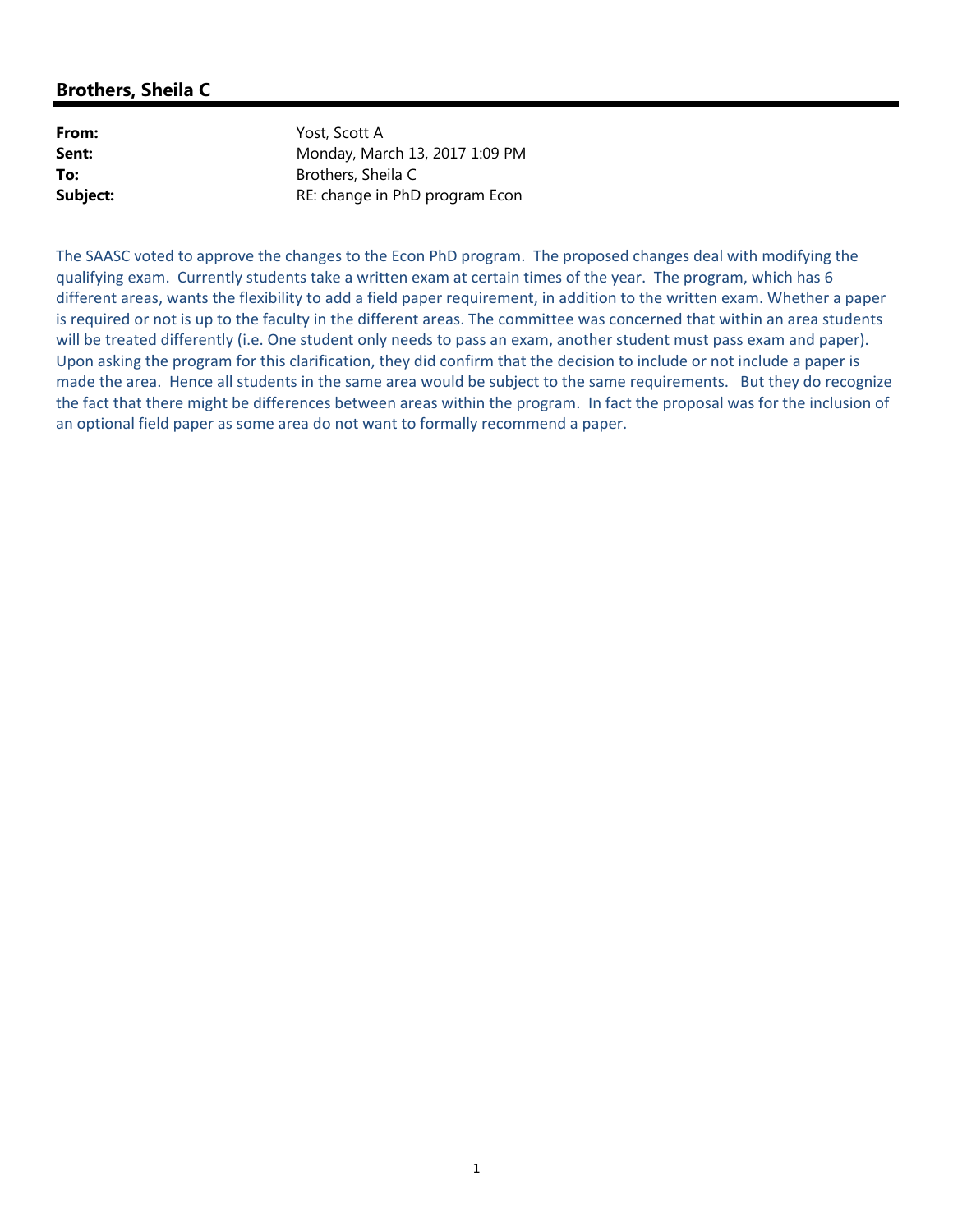### **CHANGE DOCTORAL DEGREE PROGRAM FORM**

| <b>GENERAL INFORMATION</b>                                                                                                                     |                                                         |                                                          |
|------------------------------------------------------------------------------------------------------------------------------------------------|---------------------------------------------------------|----------------------------------------------------------|
| College:<br>B&E                                                                                                                                | Department:                                             | Economics                                                |
| <b>Current Major Name:</b><br>Economics                                                                                                        | Proposed Major Name:                                    |                                                          |
| <b>Current Degree Title:</b><br>PhD                                                                                                            | Proposed Degree Title:                                  |                                                          |
| <b>Current Formal</b><br>Option(s):                                                                                                            | Proposed Formal<br>Option(s):                           |                                                          |
| <b>Current Specialty Fields</b><br>w/in Formal Option:                                                                                         | <b>Proposed Specialty Fields</b><br>w/in Formal Option: |                                                          |
| Date of Contact with Associate Provost for Academic Administration <sup>1</sup> :                                                              |                                                         |                                                          |
| Bulletin (yr & pgs):<br>2014-15, p. 96                                                                                                         | CIP Code <sup>1</sup> :                                 | Today's Date:<br>3/24/2016                               |
| Accrediting agency (if applicable):                                                                                                            |                                                         |                                                          |
| Requested Effective Date:                                                                                                                      | $\boxtimes$ Semester following approval.<br>OR          | Specific Date <sup>2</sup> :                             |
| <b>Dept Contact Person:</b><br>Jenny Minier                                                                                                    | Phone:<br>7-9681                                        | Email:<br>jminier@uky.edu                                |
| <b>CHANGE(S) IN PROGRAM REQUIREMENTS</b>                                                                                                       |                                                         |                                                          |
|                                                                                                                                                | Current                                                 | Proposed                                                 |
| 1. Number of transfer credits allowed:                                                                                                         |                                                         |                                                          |
| (Maximum is Graduate School limit of total of 9 hours (or 25% of the credit hours needed to fulfill the pre-qualifying residency requirement.) |                                                         |                                                          |
| 2. Residence requirement:<br>(Minimum of one year before and after Qualifying Exams.)                                                          |                                                         |                                                          |
| 3. Language(s) and/or skill(s) required:                                                                                                       |                                                         |                                                          |
| 4. Provisions for monitoring progress<br>and termination criteria:                                                                             |                                                         |                                                          |
|                                                                                                                                                |                                                         |                                                          |
| 5. Total credit hours required:                                                                                                                |                                                         |                                                          |
| 6. Required courses:                                                                                                                           |                                                         |                                                          |
| 7. Required distribution of courses<br>within program:                                                                                         | 590,601,602,603,<br>701, 702, 703, 706,<br>704          | 590, 601, 602, 603,<br>701, 702, 703, 706,<br>707 OR 790 |
| 8. Minor area or courses outside<br>program required:                                                                                          |                                                         |                                                          |
| 9. Distribution of courses levels required<br>(400G-500/600-700):                                                                              |                                                         |                                                          |
| 10. Qualifying examination                                                                                                                     | a. Written Examination: The written                     | a. Written Examination: The written                      |

<sup>&</sup>lt;sup>1</sup> Prior to filling out this form, you MUST contact the Associate Provost for Academic Administration (APAA). If you do not know the CIP code, the APAA can provide you with that during the contact.

<sup>&</sup>lt;sup>2</sup> Programs are typically made effective for the semester following approval. No program will be made effective until all approvals are received.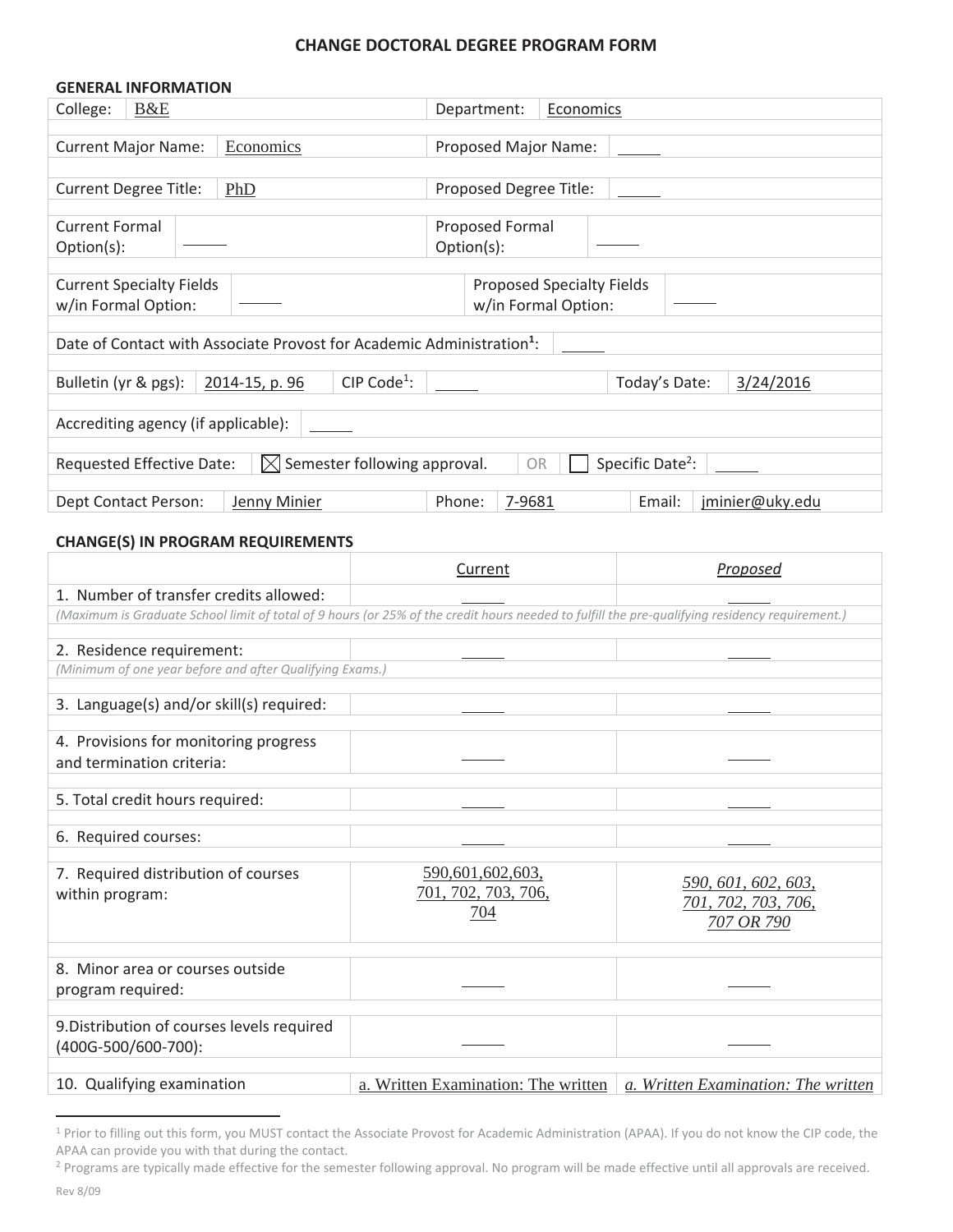### **CHANGE DOCTORAL DEGREE PROGRAM FORM**

| requirements: | examination must be taken in one of   | examination must be taken in one of    |
|---------------|---------------------------------------|----------------------------------------|
|               | the student's two elective fields as  | the student's two elective fields as   |
|               | part of the requirements for          | part of the requirements for           |
|               | candidacy for the Ph.D. degree. The   | candidacy for the Ph.D. degree. The    |
|               | choice of the field in which the      | choice of the field in which the       |
|               | student takes the exam should         | student takes the exam should          |
|               | reflect the intended field in which   | reflect the intended field in which    |
|               | the student is to write his or her    | the student is to write his or her     |
|               | dissertation. This examination is     | dissertation. This examination is      |
|               | given twice a year, at the beginning  | given twice a year, at the beginning   |
|               | of the spring semester and at the     | of the spring semester and at the      |
|               | beginning of the eight week           | beginning of the eight week summer     |
|               | summer session. The written           | session. A field may elect to require  |
|               | examination is prepared and graded    | a paper in addition to an exam; this   |
|               | by specialists in the respective      | requirement and all associated         |
|               | fields. In the event that the student | dates will be announced no later       |
|               | fails the examination, the student's  | than August prior to the year the      |
|               | Advisory Committee determines the     | field classes are offered. The written |
|               | conditions which must be met          | examination is prepared and            |
|               | before another examination is         | graded by specialists in the           |
|               | given. The minimum time between       | respective fields. In the event that   |
|               | examinations is four months. Two      | the student fails the examination,     |
|               | failures to pass the written          | the student's Advisory Committee       |
|               | examination constitute failure of the | determines the conditions which        |
|               | qualifying examination.               | must be met before another             |
|               |                                       | examination is given. The minimum      |
|               |                                       | time between examinations is four      |
|               |                                       | months. Two failures to pass the       |
|               |                                       | written examination constitute         |
|               |                                       | failure of the qualifying              |
|               |                                       | <i>examination.</i>                    |

11. Explain whether the proposed changes to the program (as described in numbers 1 through 10) involve courses offered by another department/program. Routing Signature Log must include approval by faculty of additional department(s).

No, courses are all within economics department.

12. Other requirements not covered above:

13. What is the rationale for the proposed changes? If the rationale involves accreditation requirements, please include specific references to those requirements.

Course requirement change: We have required a third course in microeconomics, ECO 704 "General Equilibrium," to be taken in the second year of the program. Much of this material is also covered in ECO 601, the first-semester microeconomics course. We feel that our students would benefit more from taking an additional econometrics course, and formally integrating the general equilibrium material into ECO 601.

ECO 707 and ECO 790 are existing econometrics classes offered regularly by our program, and almost all students already take at least one of them. Economics has become more empirical and quantitative over time, and these classes better prepare our students to write empirical/quantitative dissertations.

Qualifying exam change: There are 6 fields in the Economics PhD program. Each field writes a qualifying exam covering appropriate material for students specializing in that field for the written component of the qualifying exam. Some fields would like to supplement the exam with a field paper; the change allows them to do so.